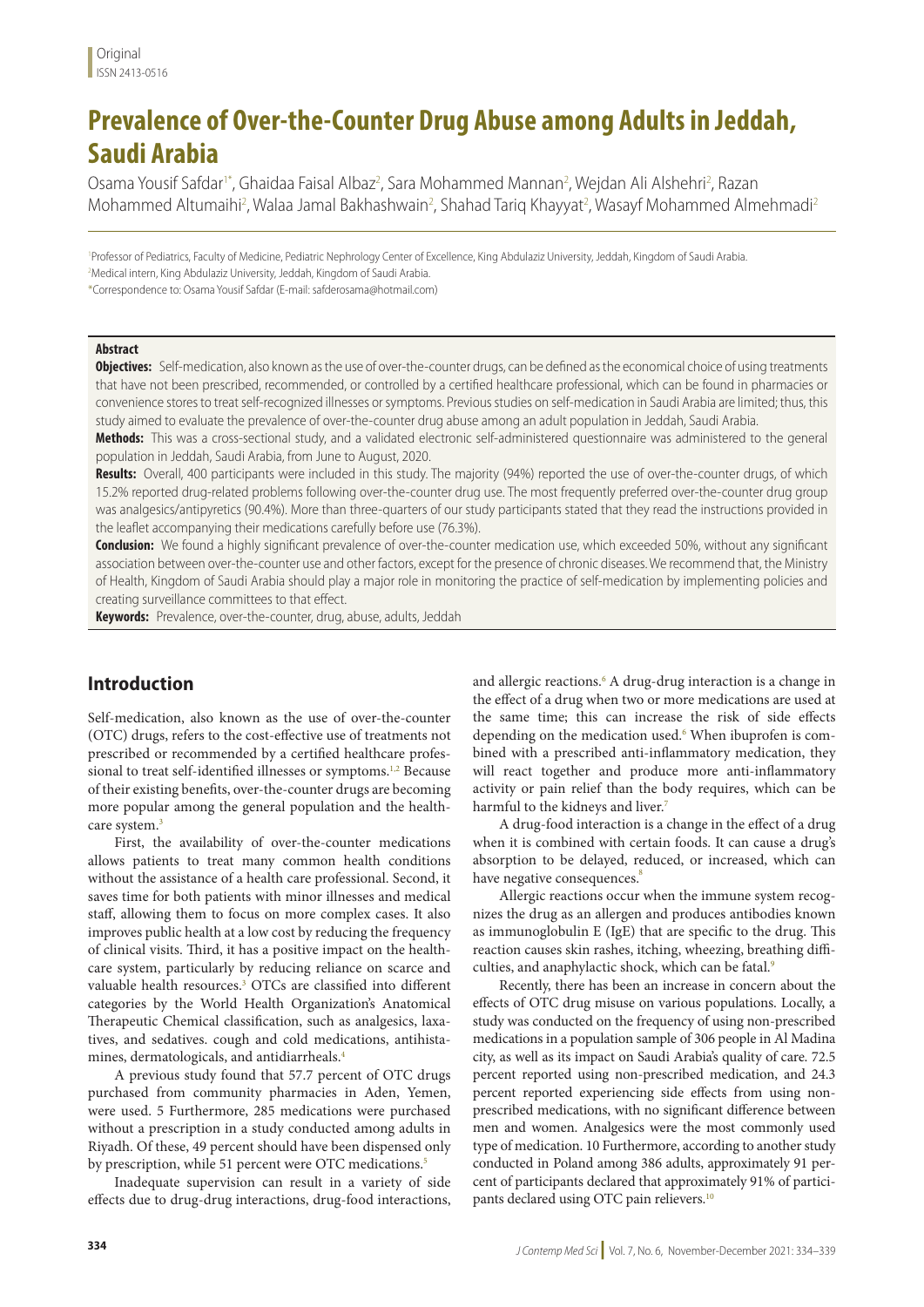Previous studies on self-medication in Saudi Arabia are limited. Therefore, this study aimed to evaluate the prevalence of OTC drug abuse among the adult population in Jeddah, Saudi Arabia.

# **Methods**

## *Study Design*

An observational cross-sectional study was conducted randomly among the general population in Jeddah, Saudi Arabia, from June to August, 2020.

### *Sample Size*

The sample size was 400 participants, which was calculated based on the creative research systems website with a confidence level of 95%.11 The inclusion criteria were adults aged ≥18 years; all health care professionals were excluded from the study. All participants were invited to voluntarily participate in the study by advertisements through different social media platforms.

A previously validated, reliable, and self-administered questionnaire was used. It was adopted from the Al Madina study.12 The questionnaire was designed using Google Forms (Mountain View, CA, USA), and it consisted of two sections: The first section contained demographic information (gender, age, marital status, level of education, and occupation), while the second section assessed participants' patterns of OTC drug use. Additionally, the questionnaire is attached as supplementary material.

### *Ethical Considerations*

The study was approved by the biomedical ethics research committee at authors' affiliated institution. Consent was obtained from all participants after they were notified around the study objectives and confidentiality of the responses in the introduction section of the electronic questionnaire.

### *Statistical Analyses*

The data were analyzed using SPSS software (Statistical Package for Social Sciences, Version 21). Frequency tests were used to describe qualitative data, quantitative data were expressed as mean and standard deviation (mean ± SD), and the chi-square test was used to test the relationship between variables. A *P*-value <0.05 was considered statistically significant.

# **Results**

Initially, 576 responses were received, and only 400 participants were selected to be included in the study based on our inclusion criteria. Of these, there were 200 men (50%) and 200 women (50%), with a mean age of 36.93 (±14.4). More than half of the respondents (54.5%,  $n = 218$ ) were married, 188 (47%) were workers, and 314 (78.5%) had a high education level (Table 1).

Approximately 376 (94%) participants reported the use of OTC drugs. Among those, 209 (55.6%) remained healthy, and 57 (15.2%) reported drug-related side effects after the consumption of OTC drugs. Most participants stated that they read the instructions provided in the leaflet accompanying their medication carefully before use (76.3%). Diabetes was reported as the most common chronic disease among the

participants (27.4%), followed by hypertension (26.6%) and high cholesterol (19.1%) (Table 2).

A very high proportion of the participants (76.9%) used OTC drugs use in the past six months for less than five times. Participants mostly obtained their medications from private pharmacies ( $n = 337, 89.6\%$ ), followed by governmental hospital pharmacies ( $n = 21, 5.6\%$ ). Regarding the duration of OTC drug use, 239 respondents (63.6%) used medication for 1–3 days. In 280 (74.5%) participants, pharmacists had a major impact with regard to the correct dosage of OTC drugs, followed by their previous prescription (*n* = 144, 38.3%). Moreover, 276 (73.4%) participants reported that pharmacists were the main source of information when deciding to use an OTC drug, followed by their previous prescription (*n* = 137, 36.4%). The most frequently preferred OTC drug group was analgesics/antipyretics ( $n = 340, 90.4\%$ ), followed by vitamins and food supplements (*n* = 196, 52.1%) (Table 3).

Our results showed no significant relationship between reading the package insert and experiencing the side effects of OTC drugs (*P* = 0.610) (Table 4).

| Table 1. Sociodemographic profile of participants ( $n = 400$ ) |                                |                  |                |  |  |  |
|-----------------------------------------------------------------|--------------------------------|------------------|----------------|--|--|--|
| <b>Variables</b>                                                |                                | <b>Frequency</b> | <b>Percent</b> |  |  |  |
| <b>Marital Status</b>                                           | Single                         | 167              | 41.8           |  |  |  |
|                                                                 | Married                        | 218              | 54.4           |  |  |  |
|                                                                 | Divorced/widowed               | 15               | 3.8            |  |  |  |
| Job Status                                                      | Student                        | 91               | 22.8           |  |  |  |
|                                                                 | Non worker                     | 121              | 30.2           |  |  |  |
|                                                                 | Worker                         | 188              | 47.0           |  |  |  |
| l evel of<br>Fducation                                          | Elementary                     | 1                | 0.3            |  |  |  |
|                                                                 | High school/Technical          | 85               | 21.2           |  |  |  |
|                                                                 | Bachelor's degree and<br>above | 314              | 78.5           |  |  |  |

#### Table 2. **Parameters related to non-prescribed medication**

| <b>Parameters</b>      |                                                            | Yes |             | <b>No</b> |      |
|------------------------|------------------------------------------------------------|-----|-------------|-----------|------|
|                        | $\mathbf n$                                                | %   | $\mathbf n$ | $\%$      |      |
|                        | $N = 400$                                                  |     |             |           |      |
| medication?            | Have you ever used a non-prescribed                        | 376 | 94          | 24        | 6    |
|                        | $N = 376$                                                  |     |             |           |      |
|                        | History of side effects with<br>non-prescribed medications | 57  | 15.2        | 319       | 84.8 |
| Reading insert leaflet |                                                            | 287 | 76.3        | 89        | 23.7 |
|                        | Having chronic disease                                     | 167 | 444         | 209       | 55.6 |
| Chronic<br>diseases    | Hypertension                                               | 100 | 26.6        | 276       | 73.4 |
|                        | Heart diseases                                             | 46  | 12.2        | 330       | 87.8 |
|                        | High cholesterol                                           | 72  | 191         | 304       | 80.9 |
|                        | Diabetes                                                   | 103 | 27.4        | 273       | 72.6 |
| Endocrine disorders    |                                                            | 29  | 7.7         | 347       | 92.3 |
|                        | Nervous system disorders                                   | 23  | 6.1         | 353       | 93.9 |
|                        | Skeletal/rheumatic disorders                               | 41  | 10.9        | 335       | 891  |
|                        | Others                                                     | 24  | 6.4         | 352       | 93.6 |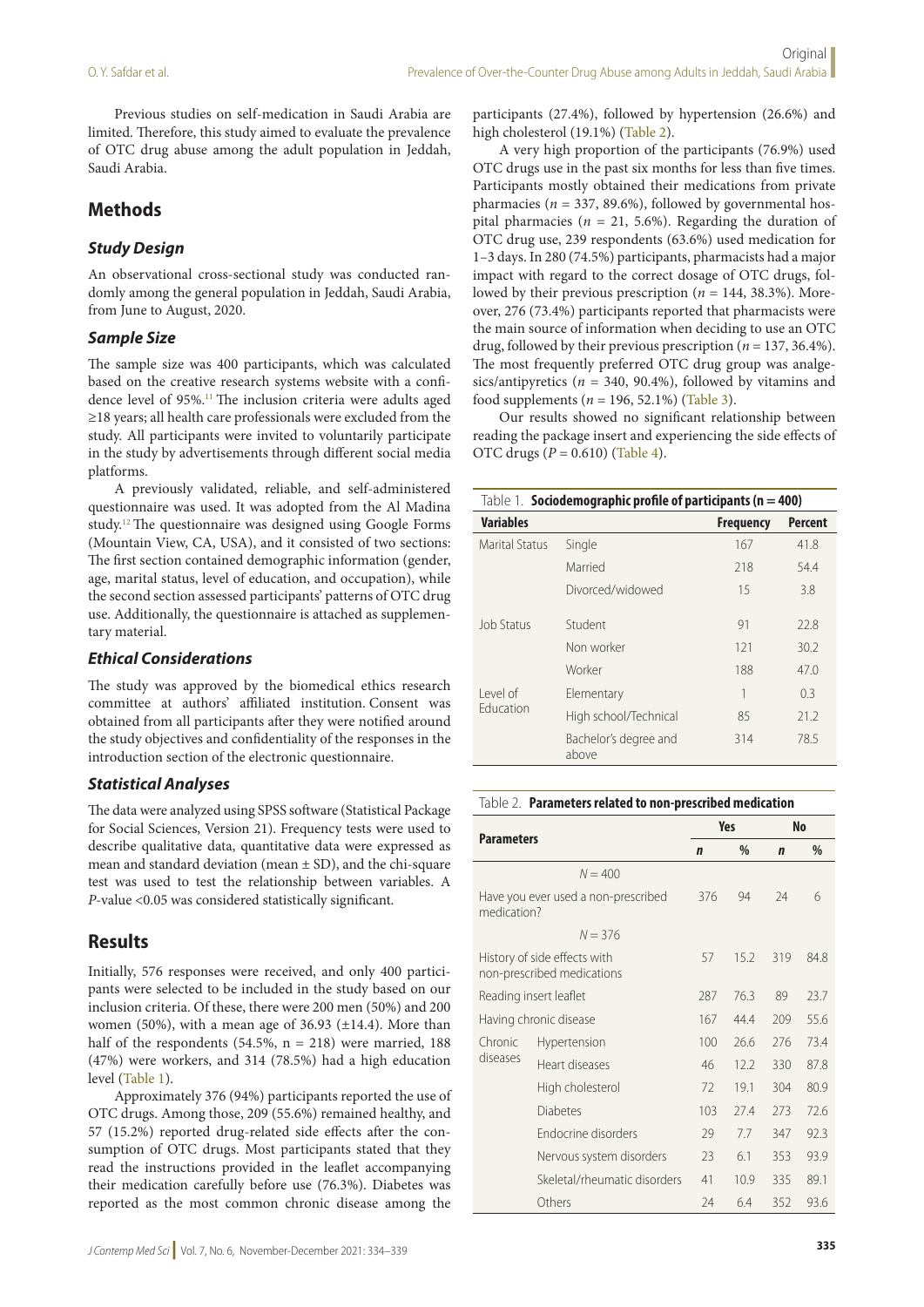| <b>Variables</b>                     |                                           | <b>Frequency</b> | <b>Percent</b> |
|--------------------------------------|-------------------------------------------|------------------|----------------|
| Frequency of use                     | $<$ 5 times                               | 289              | 76.9           |
| non-prescribed<br>medication over    | $5-10$ times                              | 59               | 15.7           |
| the past 6 months                    | $>10$ times                               | 28               | 7.4            |
| From where do you                    | Private pharmacy                          | 337              | 89.6           |
| usually have the<br>medication       | Governmental<br>hospital pharmacy         | 21               | 5.6            |
|                                      | Private hospital<br>pharmacy              | 15               | 4              |
|                                      | Free medical samples                      | 3                | 0.8            |
| Duration of taking                   | $1 - 3$ days                              | 239              | 63.6           |
| non-prescribed<br>medication         | 3-6 days                                  | 103              | 27.4           |
|                                      | $6-9$ days                                | 14               | 3.7            |
|                                      | >9 days                                   | 20               | 5.3            |
| How can you                          | Pharmacists                               | 280              | 74.5           |
| define the dose of<br>the medication | Previous prescription                     | 144              | 38.3           |
|                                      | According to severity<br>of symptoms      | 66               | 17.6           |
|                                      | Family and friends                        | 54               | 14.4           |
|                                      | Others                                    | 19               | 5.1            |
| Source of informa-                   | Pharmacists                               | 276              | 73.4           |
| tion when deciding<br>to take a non- | Previous prescriptions                    | 137              | 36.4           |
| prescribed                           | Family and friends                        | 123              | 32.7           |
| medication                           | Personal experience                       | 127              | 33.8           |
|                                      | Mass media                                | 56               | 14.9           |
|                                      | Others                                    | $\overline{2}$   | 0.5            |
| Type of medication<br>commonly used  | Analgesics/<br>antipyretics               | 340              | 90.4           |
|                                      | Antacids, antispas-<br>modics, digestives | 146              | 38.8           |
|                                      | Vitamins and food<br>supplements          | 196              | 52.1           |
|                                      | Antitussive/<br>anti-histaminic           | 177              | 47.1           |
|                                      | Creams and topical<br>agents              | 184              | 48.9           |
|                                      | Chronic disease<br>medications            | 12               | 3.2            |
|                                      | Antibiotics                               | 74               | 19.7           |
|                                      | Others                                    | 3                | 0.8            |

#### Table 3. **Parameters and pattern of administration of non-prescribed medication**

Table 4. **Participants who read package insert and reported complications**

|                                 |     | Do you read the<br>package insert? |     | <b>Total</b> | P-value |  |
|---------------------------------|-----|------------------------------------|-----|--------------|---------|--|
|                                 |     | <b>No</b>                          | Yes |              |         |  |
| Have you experi-                | no  | 74                                 | 245 | 319          |         |  |
| enced drug related<br>problems? | yes | 15                                 | 42  | 57           |         |  |
| Total                           |     | 89                                 | 287 | 376          | 0610    |  |

O.Y. Safdar et al.

ciated with drug side effects  $(P = 0.144)$  (Table 5). By contrast, our results revealed a significant relationship between the presence of chronic disease and the use of OTC drugs (*P* < 0.001) (Table 6).

There was no significant association between the use of OTC drugs and marital status, job status, level of education, and age (Table 7).

In (Figure 1) OTCs are classified into 8 categories, with analgesics being the most commonly used OTC and chronic

| Table 5. The association of the duration of using over- |
|---------------------------------------------------------|
| the-counter (OTC) drugs and drug side effects           |

|                                       |     | How often do you use<br><b>OTC drugs?</b> |                         |                |                | <b>Total</b> | P-value |
|---------------------------------------|-----|-------------------------------------------|-------------------------|----------------|----------------|--------------|---------|
|                                       |     | days                                      | $1 - 3$ $3 - 6$ $6 - 9$ | days days days | >9             |              |         |
| Have you                              | no  | 209                                       | - 81                    | -13            | 16             | 319          |         |
| experienced drug<br>related problems? | yes | 30                                        | 22                      |                | $\overline{4}$ | 57           |         |
| Total                                 |     | 239                                       | 103                     | 14             | 20             | 376          | O 144   |

### Table 6. **The association of chronic disease with over-thecounter (OTC) drug use**

|                 |                    |               | Have you ever<br>used OTC drug? | <b>Total</b> | P-value |
|-----------------|--------------------|---------------|---------------------------------|--------------|---------|
|                 |                    | No            | Yes                             |              |         |
| Chronic disease | Healthy            | $\mathcal{P}$ | 209                             | 211          |         |
|                 | Chronic<br>disease | 22            | 167                             | 189          |         |
| Total           |                    | 74            | 376                             | 400          | 0.000   |

### Table 7. **Association between Sociodemographic variables and over-the counter (OTC) drug use**

|                       |                                   | Have you ever<br>used OTC drugs? |            | <b>Total</b> | P-value |
|-----------------------|-----------------------------------|----------------------------------|------------|--------------|---------|
|                       |                                   | <b>No</b>                        | <b>Yes</b> |              |         |
| Marital               | Single                            | 12                               | 155        | 167          |         |
| status                | Married                           | 12                               | 206        | 218          | 0.480   |
|                       | Divorced/<br>widowed              | $\Omega$                         | 15         | 15           |         |
|                       | Total                             | 24                               | 376        | 400          |         |
| Job status            | Student                           | 5                                | 86         | 91           |         |
|                       | Non-worker                        | 9                                | 112        | 121          | 0.726   |
|                       | Worker                            | 10                               | 178        | 188          |         |
|                       | Total                             | 24                               | 376        | 400          |         |
| Level of<br>education | Elementary                        | $\Omega$                         | 1          | 1            |         |
|                       | High school/<br>Technical         | $\overline{7}$                   | 78         | 85           | 0.604   |
|                       | Bachelor's<br>degree and<br>above | 17                               | 297        | 314          |         |
|                       | Total                             | 24                               | 376        | 400          |         |
| Age of                | < 65                              | 23                               | 370        | 393          |         |
| participants          | >65                               | 1                                | 6          | 7            | 0.352   |
|                       | Total                             | 24                               | 376        | 400          |         |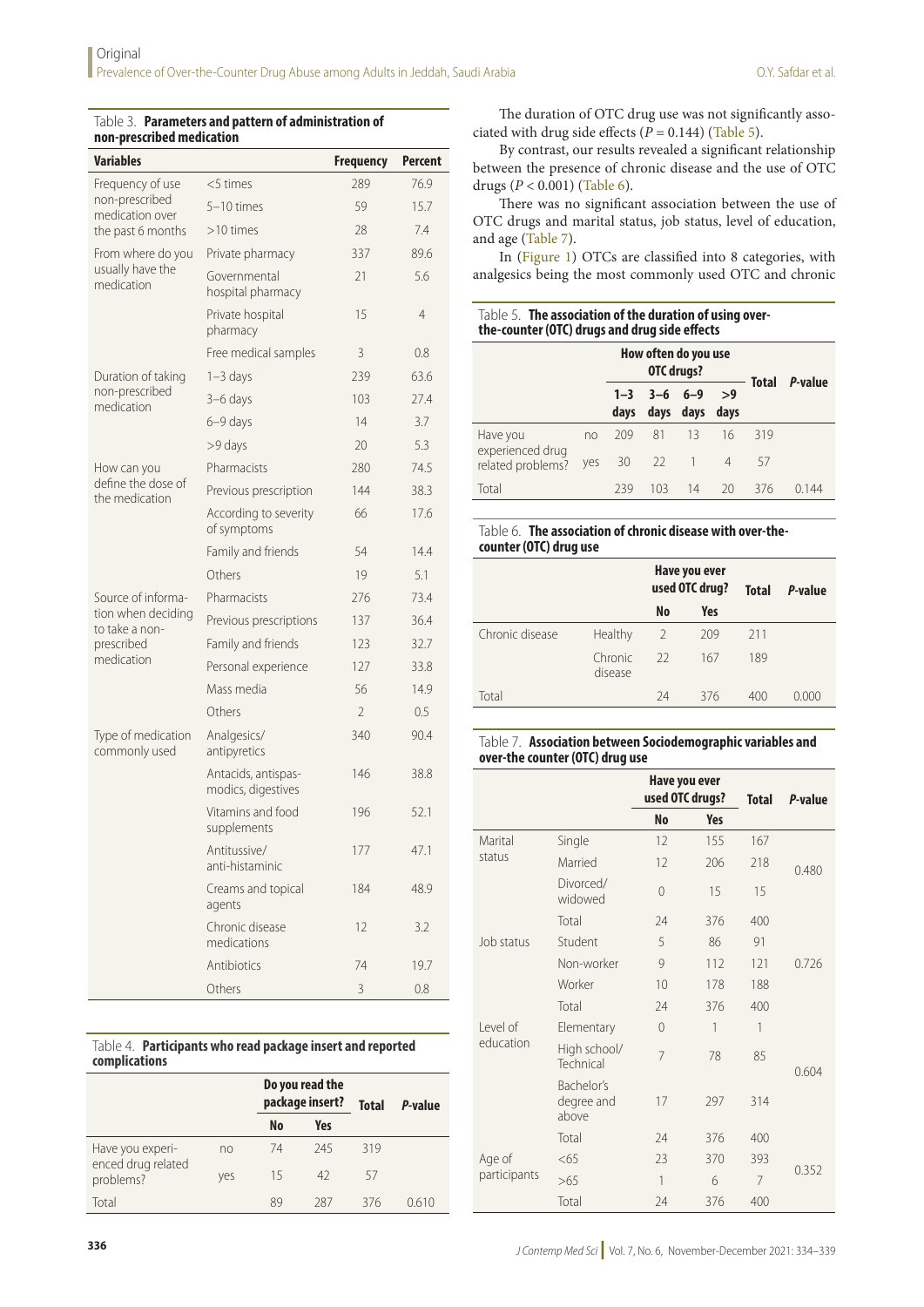

Fig. 1 **Type of medication commonly used.**

disease medications being the least commonly used. Analgesics (90.4%) was the most preferred OTC drug group, followed by vitamins and food supplements  $(52.1\%)$   $(P = 0.841,$ Figure 1).

# **Discussion**

This study determined the most commonly used OTC medication, the sources of information for OTC medication use, and the relationship between OTC medication use and various parameters. Over-the-counter (OTC) medication administration has been widely observed for several decades, particularly in developing countries.<sup>13</sup>

The main finding of our study was that 94 percent of study respondents used medications without a prescription, which is consistent with the findings of another study (93.1 percent) conducted in Majmaah, Saudi Arabia.14 In contrast to other studies on the use of OTC drugs in Serbia (57.0 percent), the United Kingdom (38.0 percent), and Northern Ireland (32.2 percent), the prevalence of OTC medication use in our study was higher.<sup>15-17</sup> Furthermore, any significant OTC medication rate greater than 50% is more likely to pose a health risk.<sup>18</sup> The difference among the rates could be owing to variations in socio-economic factors, such as cultural beliefs, low cost, ease of access, the saving of time, and the severity of illness based on an individual's knowledge and previous experience.<sup>19</sup>

The most commonly used types of OTC medications among our respondents were analgesics (90.4 percent), followed by vitamins and food supplement drugs (52.1 percent). Analgesics were frequently used because they are available in a variety of brands, formulations, and doses and can be used to treat various types of pain.20 This finding is consistent with the findings of a Wazaify study, which found that analgesics (76.4 percent) were the most commonly used, followed by minerals and/or vitamins (43.4 percent).<sup>17</sup> Antibiotics (22.3 percent) were the most common medication dispensed without prescriptions, contrary to the findings of a previous study in Saudi Arabia.<sup>3</sup>

We believe this reduction in antibiotic use was owing to the implementation of a new rule by the Ministry of Health that warns against selling antibiotics without prescriptions and prohibiting pharmacists from dispensing any drug without a prescription issued by a licensed doctor to practice in the kingdom. Violation of this rule could result in imprisonment for up to six months, withdrawal of the license, and a fine that could reach 100,000 SAR.<sup>21</sup>

In our study, the main source was found to have a major influence on participants' choices of OTC drugs, which was the pharmacists' recommendation and that correlated with the results of four previous studies in Northern Ireland, Eritrea, and Japan.<sup>17,22</sup> Furthermore, pharmacists play a significant role in assisting with the safe and proper use of non-prescribed self-medication, as well as in resolving and avoiding drugrelated problems in order to achieve ideal patient quality of life and the best outcomes. As a result, it is critical to consider this factor when accounting for both pharmacist practices and training. In contrast, media advertising was identified as the primary source of information in a study conducted in Pakistan (46.7 percent).<sup>23</sup>

A related study was conducted in 20 selected pharmacy outlets in Eritrea and reported that the percentage of respondents who read the package insert before using OTC drugs was very low, representing only one-third (35%) of the respondents. Additionally, a higher proportion of OTC drug users  $(81.8\%)$  exhibited high risk practices.<sup>22</sup> In contrast to this finding, we discovered that 76.3 percent of respondents said they read the package insert. Furthermore, they reported drug-related issues as a result of self-medication (23.7 percent). This suggests that our respondents were more cautious in order to avoid unfavorable outcomes. As a result, it is critical to assist patients in making use of the information in package leaflets and to improve their understanding.<sup>24</sup> According to the findings, respondents with a higher level of education (bachelor's degree or higher) are more likely to use OTC, which is consistent with the findings of other studies because they can understand and read the descriptions on drug packages.15,25

In our study, there was no significant association between self-medication and educational level, which is in agreement with the finding of a study conducted in Al Majmaah city.14 However, a study conducted in Hail reported a significant relationship with 71.5% (*n* = 663) of the highly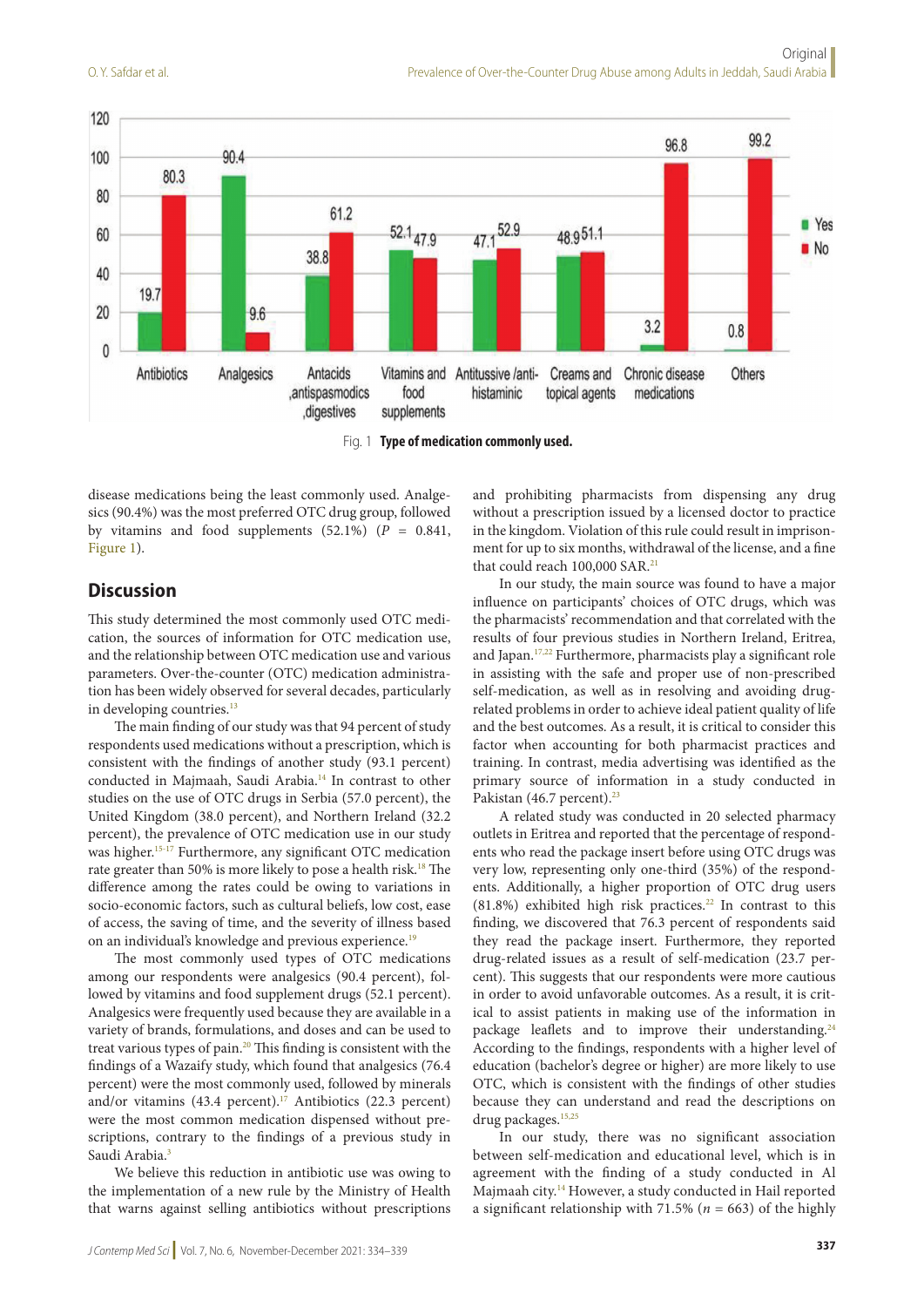educated responded affirmatively for receiving self-medication.26 Similar trend was reported by a study conducted in Nepal.<sup>27</sup>

According to our findings, two-thirds (63.6 percent) of the participants used non-prescribed medication for 1–3 days, which is consistent with previous findings reported in Al Madina city.<sup>12</sup> OTC drugs can expose patients to unanticipated drug-related problems; 15.2 percent of our participants had a history of drug-related side effects, which was lower than the proportion reported in Al Madina city (24.3 percent).<sup>12</sup> There was no significant association ( $P = 0.144$ ) regarding the relationship between the duration of OTC drug use and the consequent complications. As shown in a previous study, patients with chronic disease using OTC medications had an increased risk of adverse drug reactions.28 In our study, there was a significant relationship between having a chronic disease and the use of OTC drugs  $(P = 0.000)$ , which was similar to the results of a study conducted in Serbia  $(P = 0.019).$ <sup>15</sup>

There are some limitations to our research. It is a crosssectional study with recall and selection biases. The majority of the included participants were highly educated and over the age of 65, which does not represent the entire Jeddah because the questionnaire was not available for a diverse range of participants, such as illiterates and people from different socioeconomic backgrounds. Because our study only looked at the prevalence of OTC medication, more research is needed to determine the specific reasons that drive people to self-medicate.

# **Conclusion**

This study evaluated the prevalence of self-medication among adults in Jeddah, Saudi Arabia. It was found that a highly significant rate of OTC medication use was present among our participants, and this rate exceeded 50%; however, there was no significant association between OTC use and any other factors except for the presence of chronic diseases. Therefore, we advise the Ministry of Health, Kingdom of Saudi Arabia, to play a major role in monitoring the practice of self-medication by implementing policies and setting-up surveillance committees to that effect. Additionally, different platforms on social media should help raise awareness among society around the hazards of using non-prescribed medications, especially for long-term use. Moreover, our study suggests the importance of reassessing the list of medications that can be sold as OTC and providing a proper training program for community pharmacists. We also recommend that the Saudi Food and Drug Authority should carefully monitor drug companies and pharmacists.

# **Acknowledgments**

The authors gratefully acknowledge the cooperation of all study participants.

# **Conflicts of Interest Disclosure**

The authors declare that no conflicts of interest are related to this work.

### **References**

- 1. US Food and Drug Administration. Understanding Over-the-Counter Medicines, 2018 [Cited 2020 Nov 18]. Available from: https://www.fda.gov/ drugs/buying-using-medicine-safely/understanding-over-counter-medicines.
- 2. World Health Organization. The role of the pharmacist in self-care and self-medication: report of the 4th WHO Consultative Group on the Role of the Pharmacist, The Hague, The Netherlands, 26–28 August, 1998. Available from: https://apps.who.int/iris/handle/10665/65860.
- 3. Aljadhey H, Assiri GA, Mahmoud MA, Al-Aqeel S, Murray M. Self-medication in central Saudi Arabia: Community pharmacy consumers' perspectives. Saudi Med J. 2015; 36(3): 328–34.
- 4. Pérez A, Santamaria EK, Operario D, Tarkang EE, Zotor FB, Cardoso SR de SN, et al. No 主観的健康感を中心とした在宅高齢者における 健 康関連指標に関する共分散構造分析. BMC Public Health. 2017; 5(1): 1–8. Available from: https://ejournal.poltektegal.ac.id/index.php/ siklus/article/view/298%0Ahttp://repositorio.unan.edu.ni/2986/1/5624. pdf%0Ahttp://dx.doi.org/10.1016/j.jana.2015.10.005%0Ahttp://www. biomedcentral.com/1471-2458/12/58%0Ahttp://ovidsp.ovid.com/ovidweb. cgi?T=JS&PAGE=refe.
- 5. Abood EA, Wazaify M. Abuse and misuse of prescription and nonprescription drugs from community pharmacies in Aden City—Yemen. Subset Use Misuse. 2016; 51(7): 942–7.
- 6. Familydoctor.org. OTC Medicines: Know Your Risks and Reduce Them [Cited 2020 Nov 18]. Available from: https://familydoctor.org/otc-medicinesknow-your-risks-and-reduce-them/.
- 7. American Academy of Allergy, Asthma, and Immunology. Medications and drug allergic reactions [Cited 2020 Nov 18]. Available from: https://www. aaaai.org/conditions-and-treatments/library/allergy-library/medicationsand-drug-allergic-reactions.
- 8. Schlaeppi C, Vanobberghen F, Sikalengo G, Glass TR, Ndege RC, Foe G, et al. Prevalence and management of drug–drug interactions with antiretroviral treatment in 2069 people living with HIV in rural Tanzania: a prospective cohort study. HIV Med. 2020; 21(1): 53–63.
- 9. Vervloet D, Durham S. ABC of allergies: Adverse reactions to drugs. BMJ. 1998; 316(7143): 1511–4.
- 10. Wójta-Kempa M, Krzyzanowski DM. Correlates of abusing and misusing over-the-counter pain relievers among adult population of Wrocław (Poland). Adv Clin Exp Med. 2016; 25(2): 349–60.
- 11. Creative Research Systems. Sample Size Calculator [Cited 2020 Nov 18]. Available from: https://www.surveysystem.com/sscalc.htm.
- 12. Mahrous MS. Frequency of use of non-prescribed medication among population sample from Al Madina City and its impact on quality of care in Saudi Arabia. Int J Health Sci (Qassim). 2018; 12(5): 3–9.
- 13. Ezechukwu C, Egbuonu I, Chukwuka J. Drug treatment of common symptoms in Nnewi South Eastern Nigeria: What mothers do?. Niger J Clin Pract. 2005; 8(1): 1–3.
- 14. Alzahrani M, Alhindi T, Almutairi A, Aldajani M, Sami W. Frequency of using non-prescribed medication in Majmaah city, Saudi Arabia—A cross sectional study. J Pak Med Assoc. 2015; 65(8): 825–8.
- 15. Gazibara T, Nurkovic S, Kisic-Tepavcevic D, Kurtagic I, Kovacevic N, Gazibara T, et al. Pharmacotherapy and over-the-counter drug use among elderly in Belgrade, Serbia. Geriatr Nurs. 2013; 34(6): 486–90.
- 16. Poole C, Jones D, Veitch B. Relationships between prescription and nonprescription drug use in an elderly population. Arch Gerontol Geriatr. 1999; 28(3): 259–71.
- 17. Wazaify M, Shields E, Hughes CM, McElnay JC. Societal perspectives on over-the-counter (OTC) medicines. Fam Pract. 2005; 22(2): 170–6.
- 18. Shaghaghi A, Asadi M, Allahverdipour H. Predictors of self-medication behavior: A systematic review. Iran J Public Health. 2014; 43(2): 136–46.
- 19. Thuzar M, Aung PL. Prevalence of self-medication and its influence in the labor force in rural Hlaing Tharyar, Yangon, Myanmar. Open Publ Health J. 2019; 12(1): 38–44.
- 20. Moore RA, Wiffen PJ, Derry S, Roy YM, Tyrrell L, Derry CJ. Non-prescription (OTC) oral analgesics for acute pain- an overview of Cochrane reviews. Cochrane Database Syst Rev. 2013; 2013(10): CD010794.
- 21. The Ministry of Health. MOH News MOH warns against selling antibiotics without prescription [Cited 2020 Nov 18]. Available from: https://www.moh. gov.sa/en/Ministry/MediaCenter/News/Pages/news-2018-04-17-004.aspx.